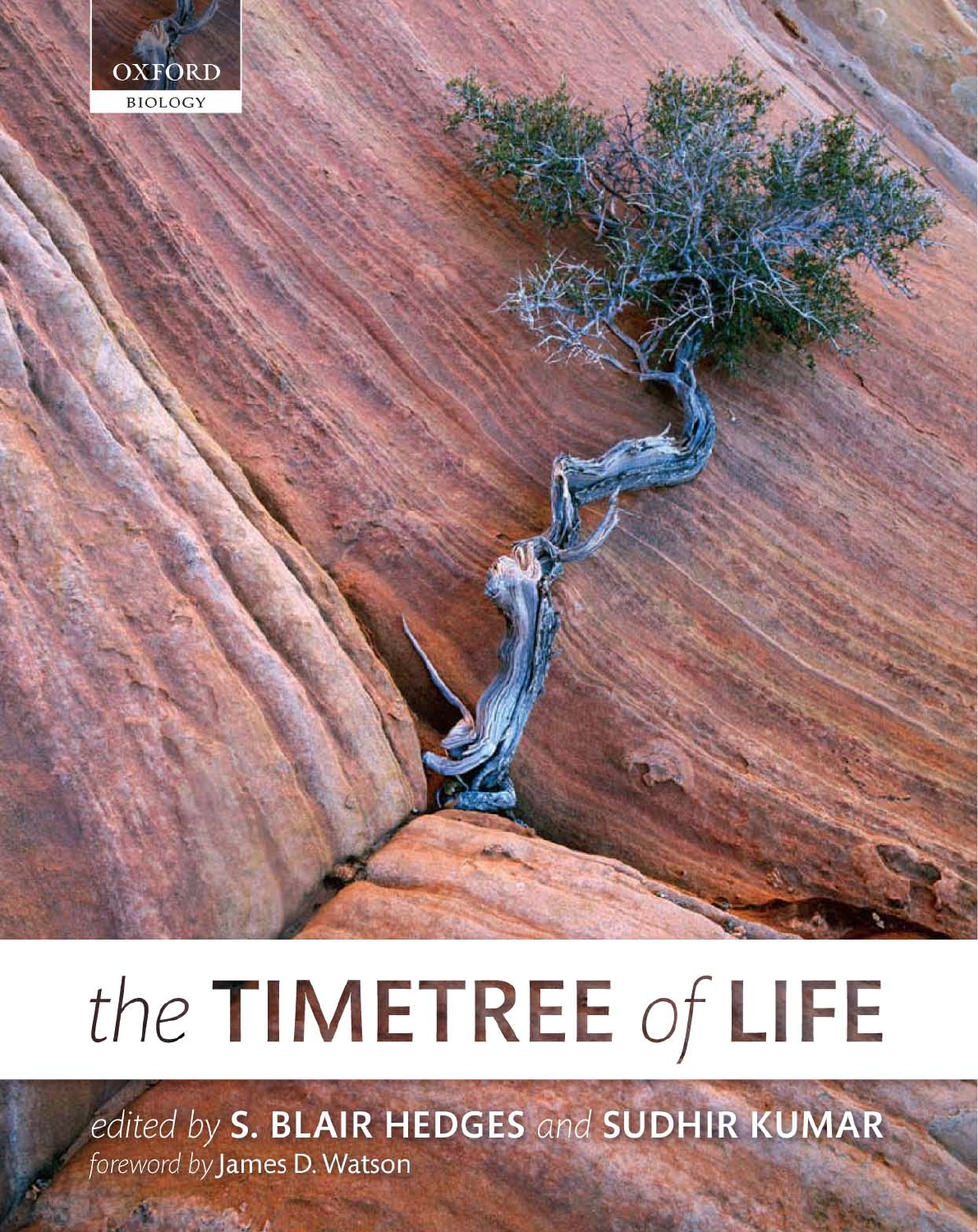## Whales and even-toed ungulates (Cetartiodactyla)

#### *John Gatesy*

Department of Biology, University of California, Riverside, CA 92521, USA (john.gatesy@ucr.edu)

#### Abstract

Whales and even-toed ungulates are grouped into ~24 families within the mammalian Order Cetartiodactyla. Recent phylogenetic analyses of molecular and morphological data robustly support most interfamilial relationships, including a nested position of whales within the order. However, resolution among basal clades of toothed whales and groupings within Ruminantia remain elusive. The fossil record of Cetartiodactyla is rich and has inspired many molecular clock studies. The cetartiodactyl timetree suggests that the earliest divergences among living species may have occurred in the Cretaceous (146–66 million years ago, Ma) and that the majority of splits among families were in the Oligocene (34–23 Ma).

Whales (Cetacea) and even-toed ungulates ("Artiodactyla," not a natural group) are represented by ~290 extant species (*1*), and have been grouped into 20–25 families within the placental Order Cetartiodactyla (Fig. 1). Extinct diversity is well represented in the clade, with about six extinct genera for every genus that contains extant species (2). This rich fossil record has facilitated molecular clock analyses (*3–14*), but phenotypic diversity in the group is extensive and has confounded systematic studies. Cetartiodactylans range in body size from the tiny ~4 kg mouse deer, *Tragulus javanicus*, to the enormous 190,000 kg Blue Whale, *Balaenoptera musculus* (*1*). It is often difficult to assess homology of structures in organisms that are as divergent as these in terms of anatomical organization, mass, and ecological specialization. Among taxa with living representatives, McKenna and Bell (*2*) recognized 11 families of Cetacea and 10 families of "Artiodactyla." Three additional family-level groups (Eschrichtiidae, Neobalaenidae, and Kogiidae) are commonly accepted. Here I review the phylogenetic relationships and divergence times of the families of Cetartiodactyla (Fig. 2).

The systematic database for Cetartiodactyla is large. Nuclear genome sequences are completed or in progress for members of four cetartiodactyl families. Mitochondrial (mt) genomes have been sequenced from 18 families (*11, 13, 15*), insertions of transposons have been scored from most families (*7, 16, 17*), and cladistic analysis of paleontological data sets is at an advanced stage (*18–25*). Perhaps most importantly, several large matrices of fossil and molecular data have been compiled (*26–29*). Studies based on these combined data sets permit direct synthesis of DNA sequence data with temporal information from the fossil and geological record.

Given the wealth of systematic evidence, there are some areas of strong congruence between analyses of morphological and molecular data sets. Suina, a grouping of Suidae (pigs) and Tayassuidae (peccaries), is robustly supported by both DNA sequences and phenotypic characters (*3, 14, 16, 20 , 23–25, 27, 28, 30 –33*). Likewise, a cluster of species that "chew the cud," Ruminantia, has been consistently supported by diverse analyses, in combination with Pecora, a subclade of Ruminantia (*3, 9, 14, 16, 18, 20, 23, 27, 28, 30–35*). Pecora includes all extant cetartiodactylans with prominent cranial appendages (Bovidae = antelopes and cattle, Cervidae = antlered deer, Giraffidae = giraffes, and Antilocapridae = pronghorn



Fig. 1 An antilocaprid (*Antilocapra americana*; foreground) and a bovid (*Bison bison*; background). Credit: painting by C. Buell (J. Gatesy, copyright).

J. Gatesy. Whales and even-toed ungulates (Cetartiodactyla). Pp. 511-515 in *The Timetree of Life*, S. B. Hedges and S. Kumar, Eds. (Oxford University Press, 2009).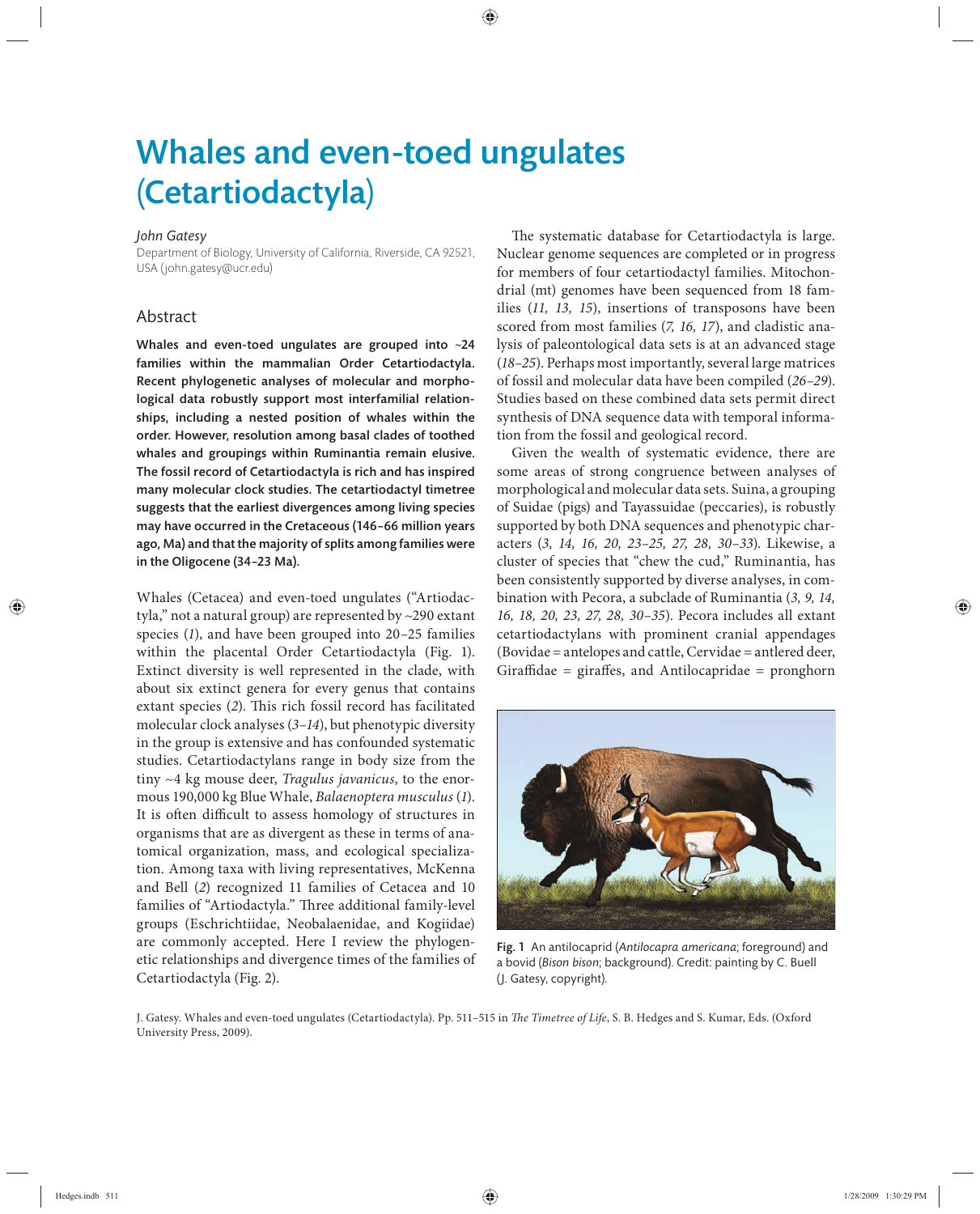

Fig. 2 A timetree of whales and even-toed ungulates (Cetartiodactyla). Divergence times are shown in Table 1. Hyperoodontidae = Ziphiidae.

antelopes), as well Moschidae (musk deer), which may be hornless primitively (*28*) or secondarily (*9, 18*). DNA data and the phenotypic evidence also generally agree in supporting Cetacea (whales), Odontoceti (toothed whales), Mysticeti (baleen whales), Eschrichtiidae (Gray Whale) + Balaenopteridae (rorqual baleen whales), Physeteroidea (Physeteridae = Giant Sperm Whale and Kogiidae = Dwarf and Pygmy Sperm Whales), Iniidae (Amazon River Dolphin) + Pontoporiidae (Franciscana Dolphin), and Delphinoidea (Delphinidae = oceanic dolphins, Phocoenidae = porpoises, and Monodontidae = Beluga and Narwhal) (*4–8, 10, 11, 13–17, 19, 20, 22, 23, 26–33, 36, 37*).

Despite this consensus, sharp conflicts between molecules and morphology have emerged over the past 20 years. Non-monophyly of "Artiodactyla," even-toed ungulates, is perhaps the most striking molecular incongruence with traditional mammalian taxonomy. Multiple nuclear gene sequences (*5, 6, 10, 30, 31*), mt genomes (*11*), and insertions of transposons (*16*) support a close relationship between Cetacea and Hippopotamidae (hippos), which is closest to Ruminantia (Fig. 2). The clusters render "Artiodactyla" paraphyletic, in contrast to most cladistic analyses of phenotypic data that favor a monophyletic grouping of even-toed ungulates (*20, 21, 25, 28*; but see *23, 24*). Recently discovered hindlimbs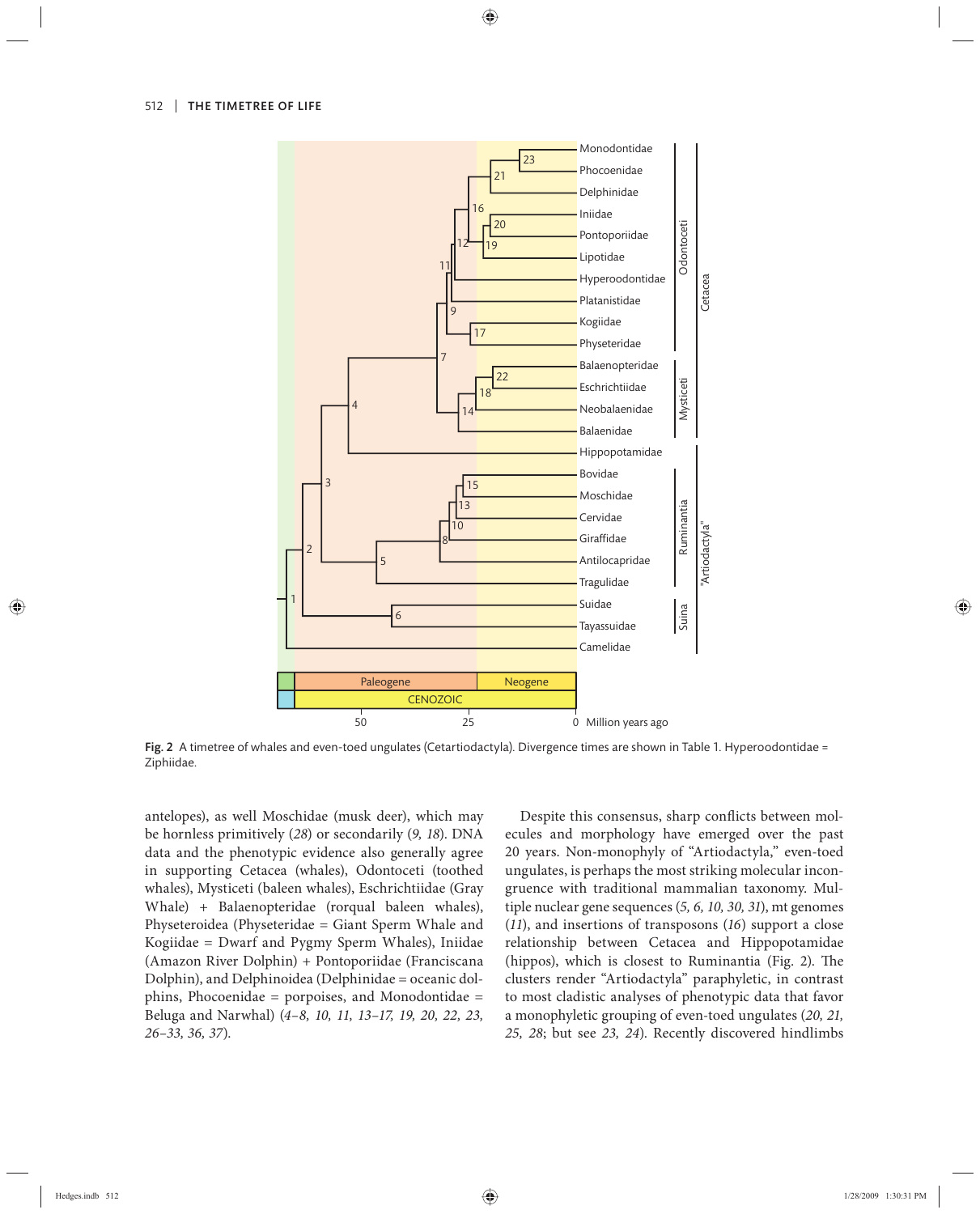|                    | Timetree |                                                                                                                                                                                                                |               |                |                |                |             |                          | Estimates |                          |      |                          |      |                          |                          |                |
|--------------------|----------|----------------------------------------------------------------------------------------------------------------------------------------------------------------------------------------------------------------|---------------|----------------|----------------|----------------|-------------|--------------------------|-----------|--------------------------|------|--------------------------|------|--------------------------|--------------------------|----------------|
| Node               | Time     | Refs. (3, 11)                                                                                                                                                                                                  |               | Ref. (4)       |                | Refs. (7, 9)   | Ref. (8)(a) |                          |           | Ref. (8)(b)              |      | Ref. (10)(a)             |      | Ref. (10)(b)             |                          | Refs. (13, 14) |
|                    |          | Time                                                                                                                                                                                                           | Time          | $\overline{a}$ | Time           | ᠸ              | Time        | Ū                        | Time      | Ū                        | Time | Ū                        | Time | Ū                        | Time                     | ū              |
|                    | 67.3     | $\mathsf I$                                                                                                                                                                                                    | L             |                | T              |                | 67.3        | $73 - 63$                | 64.1      | $68 - 60$                | 63.8 | $65 - 62$                | 55.3 | $60 - 51$                | 74.1                     | $77 - 71$      |
|                    | 63.5     |                                                                                                                                                                                                                |               |                |                |                | 63.5        | $68 - 59$                | 62.5      | 66-57                    | 60.5 | $62 - 59$                | 50.7 | $56 - 46$                | 71.6                     | $74 - 70$      |
| m                  | 59.1     | I                                                                                                                                                                                                              | $\mathsf I$   |                | ı              |                | 59.1        | $63 - 55$                | 57.7      | 63-55                    | 55.7 | $57 - 54$                | 44.1 | $49 - 39$                | 65.9                     | 68-63          |
| 4                  | 52.9     | 53.3                                                                                                                                                                                                           | $\mathsf I$   |                | J.             | J.             | 52.9        | $55 - 52$                | 52.9      | 55-52                    | 52.4 | $54 - 52$                | 39.8 | $45 - 35$                | 59.5                     | $62 - 57$      |
| LN                 | 46.3     | I.                                                                                                                                                                                                             | $\mathbb I$   |                | 46.3           | $55 - 39$      | т           | I                        | I         | I                        | I    | I,                       | т    | I,                       | I                        |                |
| $\circ$            | 42.8     | 42.8                                                                                                                                                                                                           | $\mathsf I$   |                | $\mathsf I$    | $\bar{\rm I}$  | I           | $\overline{1}$           | ı         | $\overline{\phantom{a}}$ | J    | $\overline{\phantom{a}}$ | J    | $\overline{\phantom{a}}$ | 49.7                     | 64-36          |
|                    | 32.3     | $\mathsf I$                                                                                                                                                                                                    | 47.5          | $54 - 42$      | 32.3           | $37 - 27$      | 27.4        | $33 - 22$                | 25.5      | $31 - 22$                | 29.6 | $34 - 25$                | 20.3 | $25 - 16$                |                          |                |
| $\infty$           | 31.6     | I                                                                                                                                                                                                              | $\mathsf I$   | $\mathbf{L}$   | 31.6           | $36 - 28$      | Ţ           | $\mathbf{I}$             | л         | Ţ                        | л    | I,                       | л    | J.                       |                          |                |
| Q                  | 30.0     | 32.1                                                                                                                                                                                                           | 45.5          | $51 - 41$      | 30.0           | $35 - 25$      | J           | $\overline{\phantom{a}}$ |           |                          |      |                          |      |                          |                          |                |
| $\overline{C}$     | 29.4     | $\mathsf I$                                                                                                                                                                                                    | $\mathsf I$   | $\mathsf I$    | 29.4           | $33 - 26$      | 22.0        | $28 - 17$                |           |                          |      |                          |      |                          |                          |                |
| 든                  | 28.9     | $\mathsf I$                                                                                                                                                                                                    | $\mathsf I$   |                | 28.9           | $34 - 24$      | J           | I                        |           |                          |      |                          |      |                          |                          |                |
| $\simeq$           | 28.2     | $\sf I$                                                                                                                                                                                                        | $\mathsf I$   |                | 28.2           | $33 - 23$      |             |                          |           |                          |      |                          |      |                          |                          |                |
| ≌                  | 27.8     | $\mathsf{I}$                                                                                                                                                                                                   | $\mathsf{L}$  |                | 27.8           | $30 - 25$      |             |                          |           |                          |      |                          |      |                          |                          |                |
| ⋣                  | 27.3     | 20.9                                                                                                                                                                                                           | 31.0          | $36 - 26$      | I.             | $\mathbf{I}$   |             |                          |           |                          |      |                          |      |                          | 27.3                     | $29 - 25$      |
| 뜨                  | 26.2     | $\overline{1}$                                                                                                                                                                                                 | $\bar{1}$     | $\mathbb{L}$   | 26.2           | $29 - 24$      |             |                          |           |                          |      |                          |      |                          | $\overline{\phantom{a}}$ | $\mathsf I$    |
| $\overline{\circ}$ | 25.0     | 22.4                                                                                                                                                                                                           | $\bar{\rm I}$ |                | 25.0           | $30 - 20$      |             |                          |           |                          |      |                          |      |                          | J.                       |                |
| ⊵                  | 24.5     | 24.5                                                                                                                                                                                                           | 37.0          | $42 - 32$      | I.             | Ţ              |             |                          |           |                          |      |                          |      |                          | J.                       |                |
| $\frac{8}{1}$      | 23.3     | 17.6                                                                                                                                                                                                           | $\mathbf{I}$  |                |                | $\mathbf{I}$   |             |                          |           |                          |      |                          |      |                          | 23.3                     | $26 - 21$      |
| $\overline{0}$     | 21.5     | f,                                                                                                                                                                                                             | $\bar{\rm I}$ |                | 21.5           | $26 - 17$      |             |                          |           |                          |      |                          |      |                          | J.                       |                |
| 20                 | 19.9     | 18.4                                                                                                                                                                                                           | 23.0          | $26 - 20$      | 19.9           | $24 - 16$      |             |                          |           |                          |      |                          |      |                          | п                        |                |
| $\overline{2}1$    | 19.8     | $\frac{9}{1}$                                                                                                                                                                                                  | 24.5          | $28 - 22$      | 19.8           | $24 - 16$      |             |                          |           |                          |      |                          |      |                          |                          |                |
| 22                 | 19.3     | 14.7                                                                                                                                                                                                           | 21.5          | $26 - 18$      | J              | $\overline{1}$ |             |                          |           |                          |      |                          |      |                          | 19.3                     | $22 - 16$      |
| 23                 | 13.1     | 12.8                                                                                                                                                                                                           | 20.0          | $22 - 18$      | $\overline{3}$ | $17-9$         |             | T                        |           | T                        | T    | T                        | T    | т                        | 1                        | t              |
|                    |          | Note: Node times in the timetree are from refs. (3, 7, 8(a), 9, 17, 13). For ref. (8), times are included from (a) Bayesian analysis of mitochondrial and nuclear DNA from ref. (5), and (b) Bayesian analysis |               |                |                |                |             |                          |           |                          |      |                          |      |                          |                          |                |

Table 1. Divergence times (Ma) and their confidence/credibility intervals (CI) among whales and even-toed ungulates (Cetartiodactyla). Table 1. Divergence times (Ma) and their confidence/credibility intervals (CI) among whales and even-toed ungulates (Cetartiodactyla).

of mitochondrial genome data translated into amino acids. For ref. (10), times are included from (a) Bayesian analysis of mitochondrial and nuclear DNA from ref. (6) using all calibrations, and (b)<br>Bayesian analysis of mit of mitochondrial genome data translated into amino acids. For ref. (10), times are included from (a) Bayesian analysis of mitochondrial and nuclear DNA from ref. (6) using all calibrations, and (b) Bayesian analysis of mitochondrial and nuclear DNA from ref. (6) using all calibrations except those within Cetartiodactyla.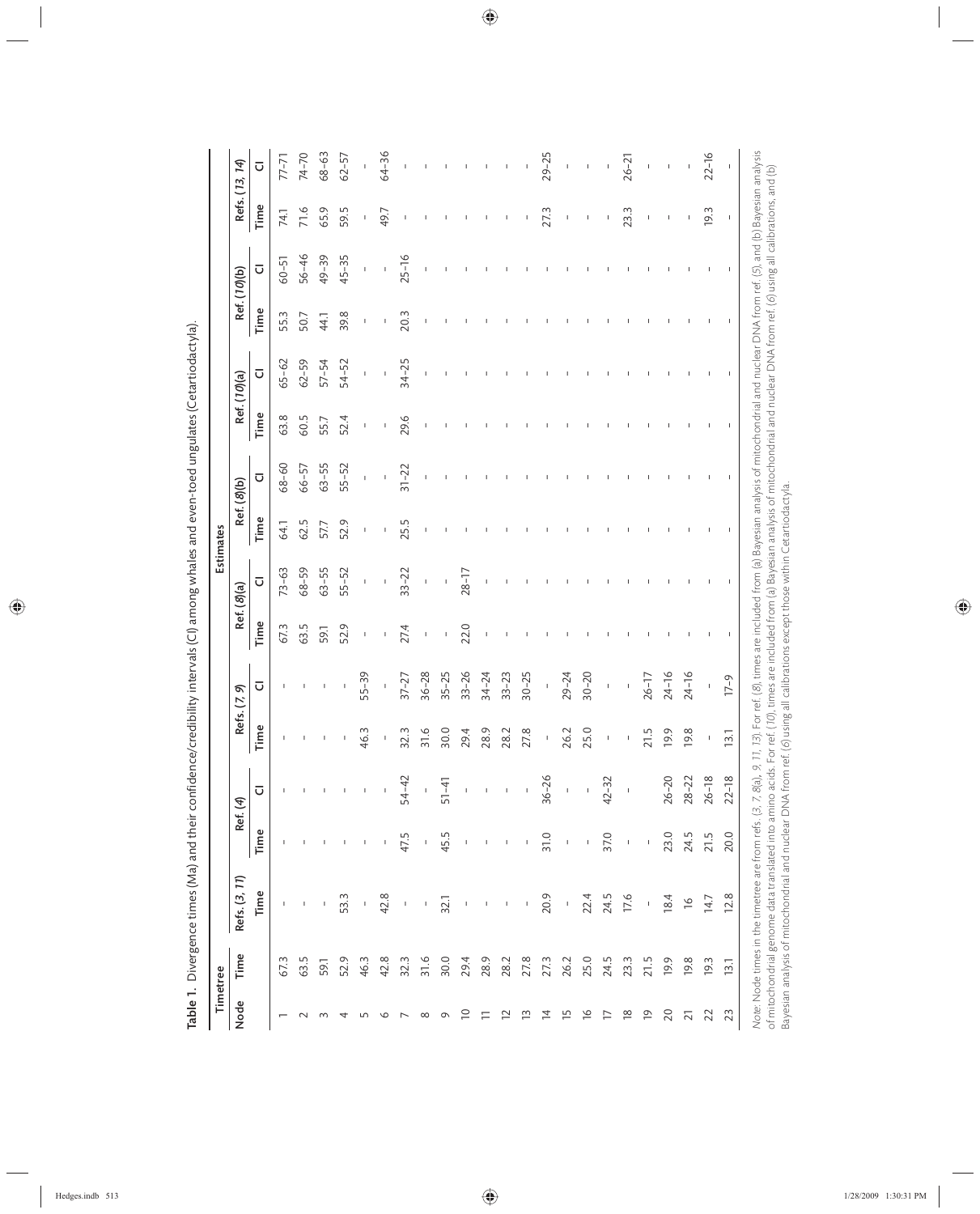from Eocene whales (*21, 38*) show that early cetaceans had a paraxonic tarsus with a typical "artiodactyl" ankle (*39*), but such characters provide support for a grouping of Cetacea with "Artiodactyla," but not within "Artiodactyla" (21, 25, 28). Additional conflicts between morphology and molecules include monophyly vs. paraphyly of Balaenoidea (Balaenidae = right whales and Neobalaenidae = Pygmy Right Whale) (*11, 13, 15, 17, 22, 29, 37*), monophyly vs. non-monophyly of Phocoenidae + Monodontidae (*4, 7, 11, 15, 22, 28, 32, 36*), monophyly vs. polyphyly of river dolphins (Iniidae, Pontoporiidae, Lipotidae = Chinese River Dolphin, and Platanistidae = Indian River Dolphin) (*4, 7, 11, 15, 22*), monophyly vs. polyphyly of Selenodontia (Ruminantia and Camelidae = camels), and monophyly vs. non-monophyly of Suiformes (Suina and Hippopotamidae) (*3, 5, 6, 10, 11, 16, 20, 21, 23, 25, 28, 30–32*). Molecular resolutions of these conflicts are shown in Fig. 2.

Neither separate nor combined systematic matrices have robustly resolved some interfamilial relationships within Cetartiodactyla. In particular, basal clades of Odontoceti and the five pecoran ruminant families (Bovidae, Cervidae, Giraffidae, Antilocapridae, and Moschidae) have been resistant to hierarchical grouping, and extensive disagreements among characters remain. The topology in Fig. 2 illustrates odontocete phylogeny consistent with the transposon analysis of Nikaido *et al.* (*7*) and ruminant phylogeny according to analysis of mt and nuclear genes by Hassanin and Douzery (*9*). However, these relationships remain highly controversial and are disputed by alternative, large data sets (e.g., *11, 22, 28*). Furthermore, the basal positioning of Camelidae as the closest relative of all other extant cetartiodactylans has been debated, with various molecular and combined matrices favoring different local rearrangements. In general, the conflict here is between mt (11) and nuclear data (*5, 6, 10, 16, 30*), with the result favored by the nuclear evidence, the basal position of Camelidae (Fig. 2), prevailing in the most comprehensive compilation of characters to date (*28*; >600 phenotypic and >40,000 molecular characters).

The timetree for Cetartiodactyla is based on six molecular clock analyses (Fig. 2; Table 1). These include four Bayesian analyses of multiple nuclear and/or mt gene sequences (*7*–*9*, *13*), a distance analysis of mt genes (*3*), and a study that utilized maximum likelihood branch lengths for mt genomes (*11*). All six studies employed fossils to establish calibration points. Alternative estimates of time for various nodes are shown in Table 1. The temporal pattern of diversification in the timetree suggests

that much of the splitting among cetartiodactyl families (12 of 23 divergences) occurred in the Oligocene. These divergences include the difficult-to-resolve radiations at the base of Odontoceti and at the base of Pecora (Fig. 2). The 95% credibility intervals for estimates of divergence times among all five pecoran families overlap, and speciation events that separate odontocete families also are tightly spaced in time. The earliest branching point within Cetartiodactyla predates the Cretaceous/ Paleocene boundary in the timetree, but alternative analyses push multiple nodes to the Cretaceous (*14*) or restrict all nodes to the Cenozoic (66–0 Ma) (*10*), depending on choice of fossil constraints, database, and methodology.

Molecular clock analyses within Cetartiodactyla have been common, in part because extinct taxa have been directly integrated into cladistic studies, and also because extensive genetic data have been compiled for members of this group. However, even with this effort, critical ambiguities remain. For example, the divergence of Cetacea from other cetartiodactylans is a very common calibration point for molecular clock analyses of mammals; van Tuinen (*12*) counted >30 studies that have utilized this divergence, yet the date remains poorly constrained because of the phylogenetic instability of some extinct taxa. The hippopotamid lineage apparently extends back to the Eocene through a paraphyletic series of extinct "anthracotheriids" (*24, 28*), but the identity of the earliest stem cetaceans remains controversial. Based on cranial and dental evidence, the extinct Pakicetidae (~52 Ma) has consistently been placed on the stem lineage of extant Cetacea (*12, 19–21, 23, 26–28*), but the position of Paleocene mesonychids (~62 Ma) remains undetermined. Systematic studies of basicranial characters (*19*), dental characters (*40*), and the largest cetartiodactyl matrix compiled to date (*28*) group Cetacea closer to Mesonychidae than to "artiodactylans," but other data sets entirely exclude Mesonychidae from Cetartiodactyla (*21, 23, 25, 27, 41*). Alternative fossil calibrations have led to very different molecular estimates of time. In particular, divergences within Cetacea (*4, 7, 11*) and at the base of Cetartiodactyla (8, 10, 12, 14) differ by 10-15 million years (Table 1).

These discrepancies illustrate the critical importance of robust fossil calibration points in molecular clock studies. Even a group with a well-documented fossil record, such as Cetartiodactyla presents challenges to researchers who wish to time particular divergences using molecular clocks. However, given the wealth of information for Cetartiodactyla, it is very likely that this group will continue to be an exemplar clade for testing